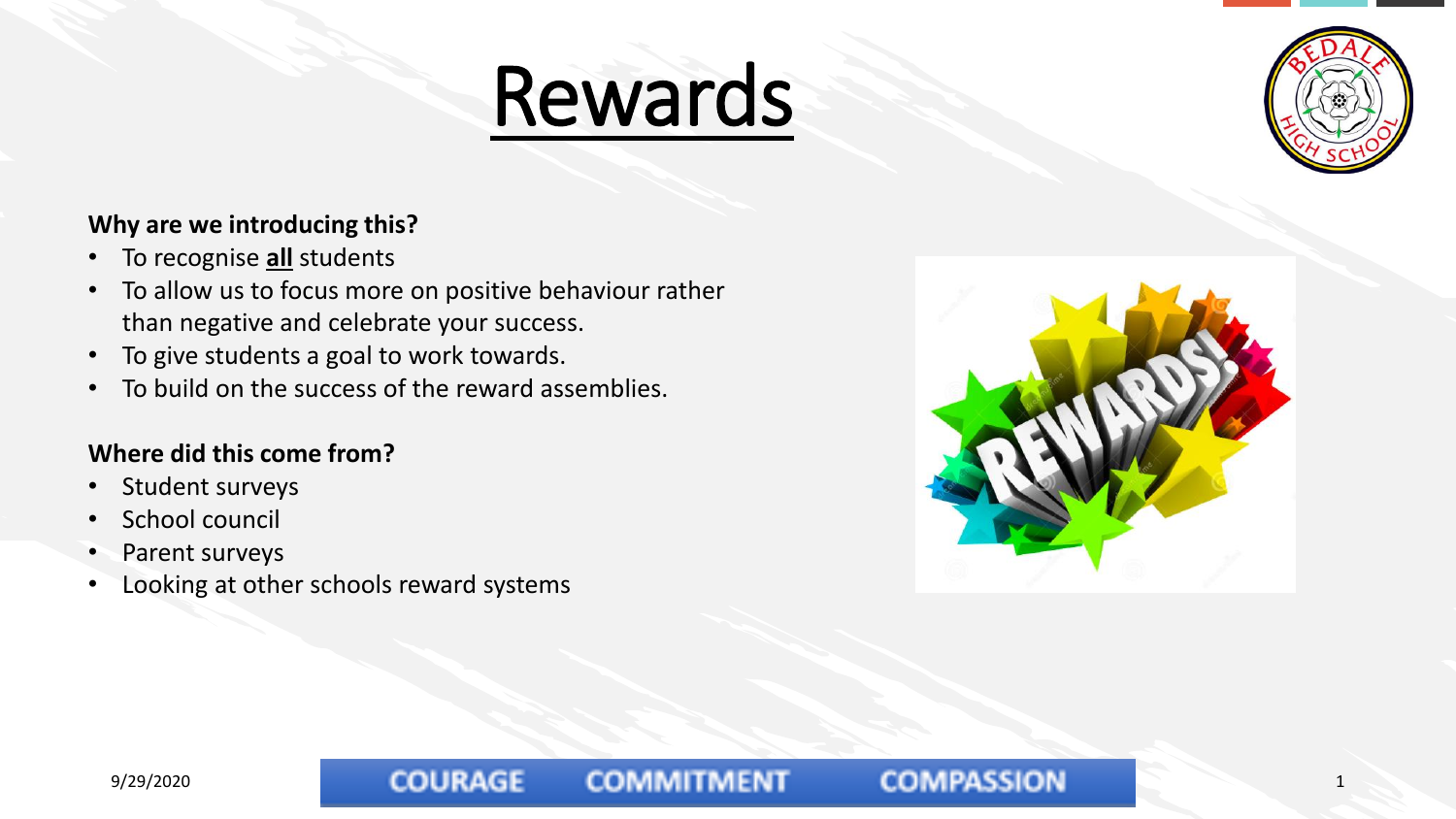## Reward Card

- You will all be issued with a rewards card. It will be double sided and will have space for **30 points.**
- It is your responsibility to keep your card safe and make sure you have it with you at all times.
- When your card is full, you will post it into your form room folder, where it will be kept safe until the end of term.
- At the end of each term, time will be given in tutor time for you to count up your points and form tutor will keep a record of this.
- To give out reward points, staff will stamp the reward card and sign their initials over the stamp.
- Staff are limited to allocating one stamp per student per lesson.







### 9/29/2020 COURAGE COMMITMENT COMPASSION 2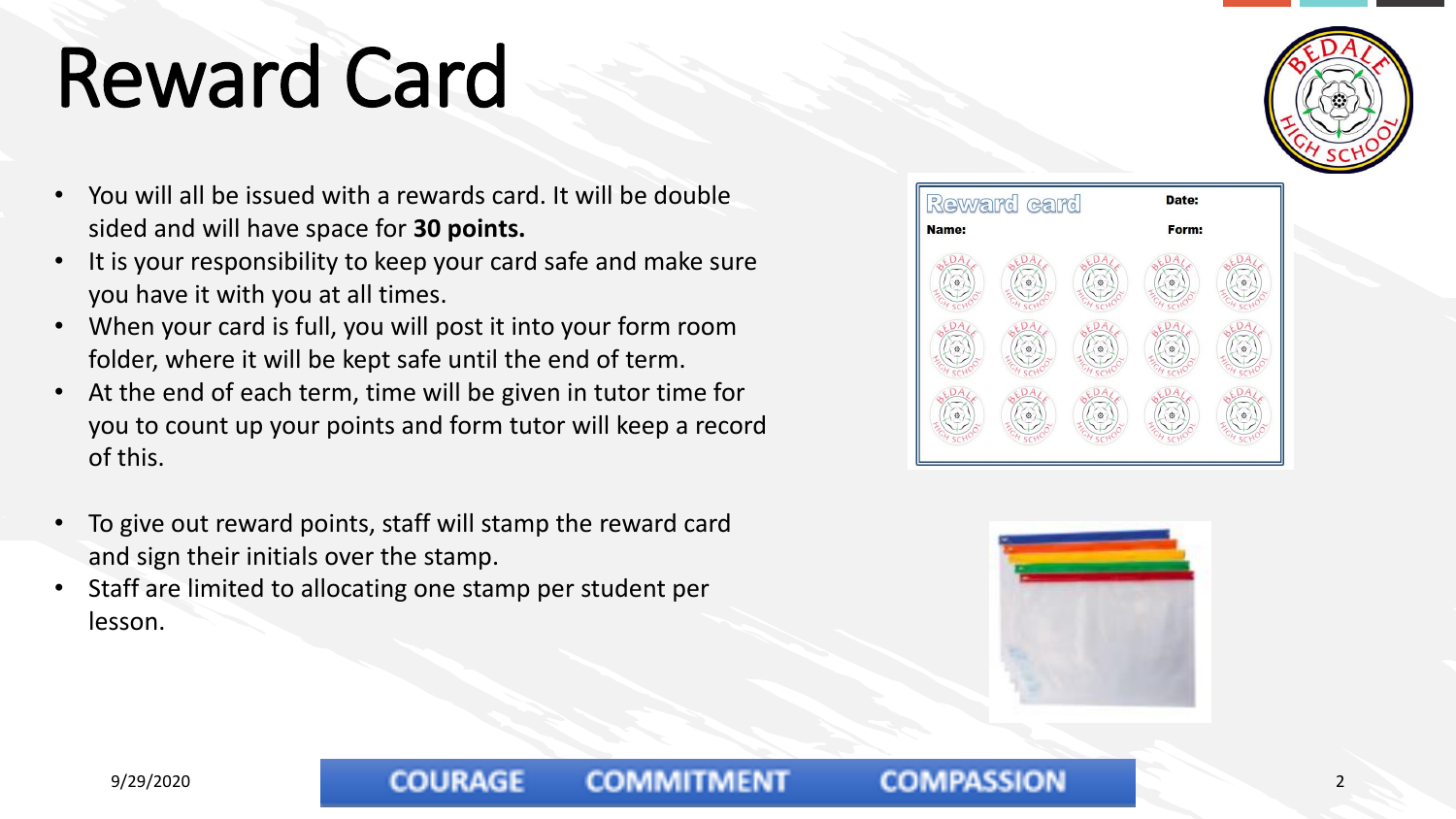# Equipment List

We have added the reward card to the equipment list, so you should have them everyday.

**No card = no points!**

**COURAGE** 





#### **COMPASSION COMMITMENT**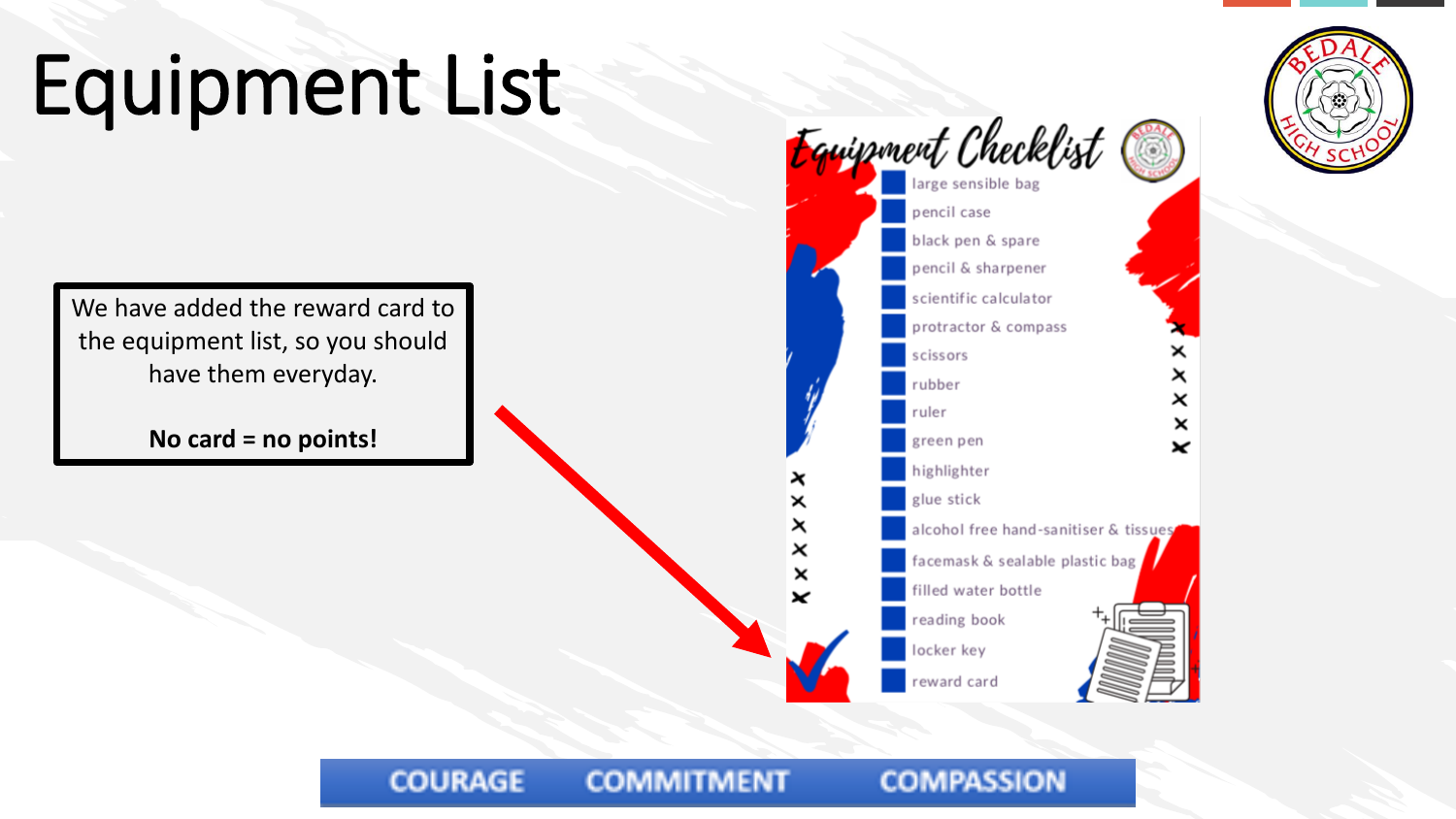## How do I earn points?

### **Commitment**

Showing commitment to learning Showing commitment to extracurricular activities Going the extra mile 100% attendance every half term

### **Courage**

Challenging themselves in and out of the classroom Showing resilience when things are tough Showing courage to ask for help or to ask a question

**COURAGE** 

### **Compassion**

Showing kindness and being helpful Representing the school Showing understanding and support to others





#### **COMPASSION COMMITMENT**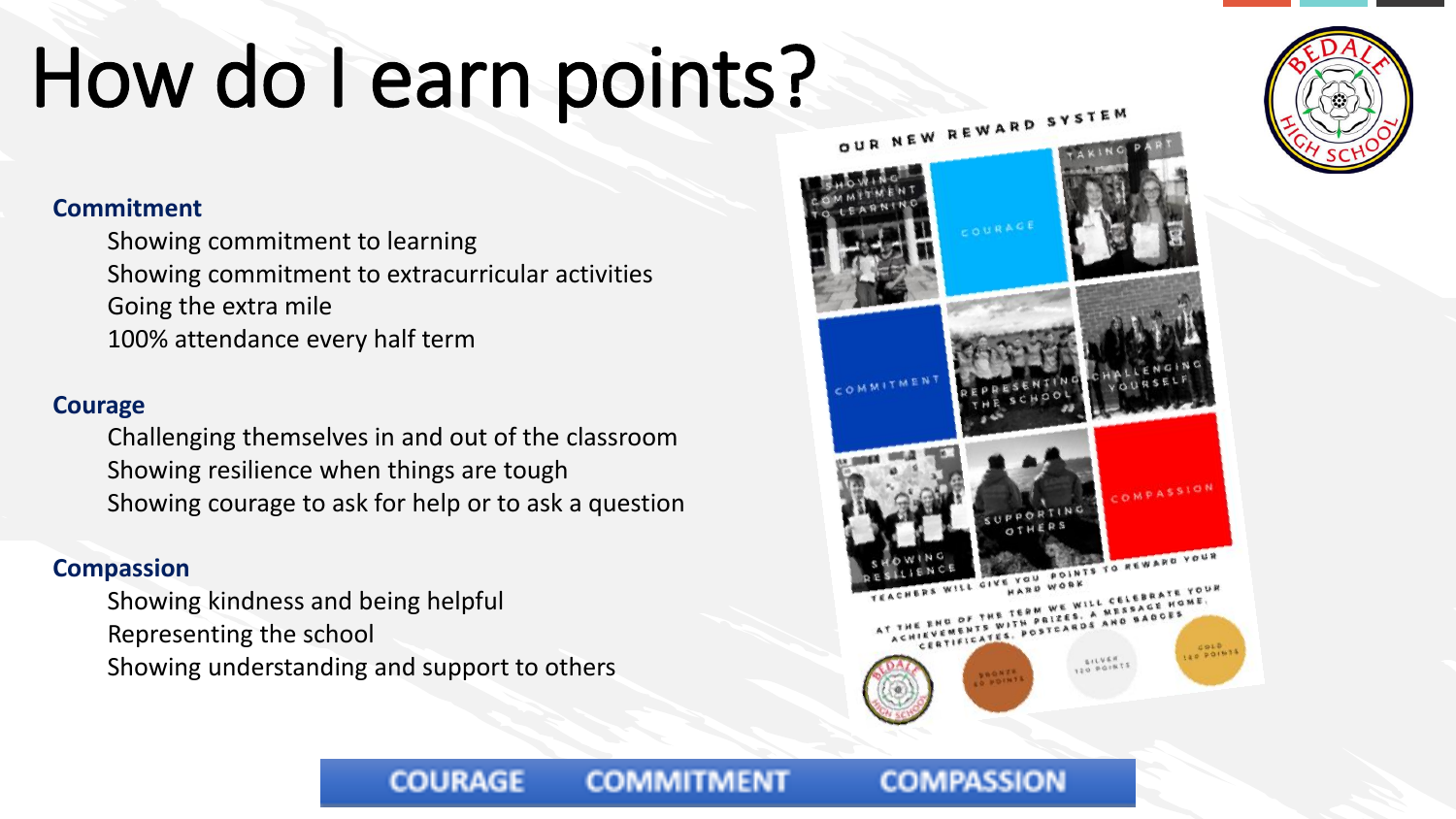## What happens to the points?

- We have listened to **your suggestions** from the student survey to create a list of prizes.
- You suggested you would like visible acknowledgment of your success. Therefore badges will be issued at the end of each term corresponding with your achievements to be worn on your blazer. You will also receive a text message home and a certificate to acknowledge your achievement.

|                                          | <b>Bronze</b>             | <b>Silver</b>                                                | Gold                              | Platinum                                                                                                                  |
|------------------------------------------|---------------------------|--------------------------------------------------------------|-----------------------------------|---------------------------------------------------------------------------------------------------------------------------|
| <b>Number of points</b><br>over the term | 60                        | 120                                                          | 180                               | 3 terms of gold                                                                                                           |
| Prize at the end of<br>the term          | A piece of<br>stationery. | Food voucher<br>(pizza, bacon<br>sandwich,<br>yoghurt/fruit) | Film Friday at<br>the end of term | Head teacher<br>award (this could<br>also be<br>accompanied by a<br>reward visit) given<br>at the end of year<br>assembly |

**COMMITMENT** 

**COURAGE** 



**COMPASSION**